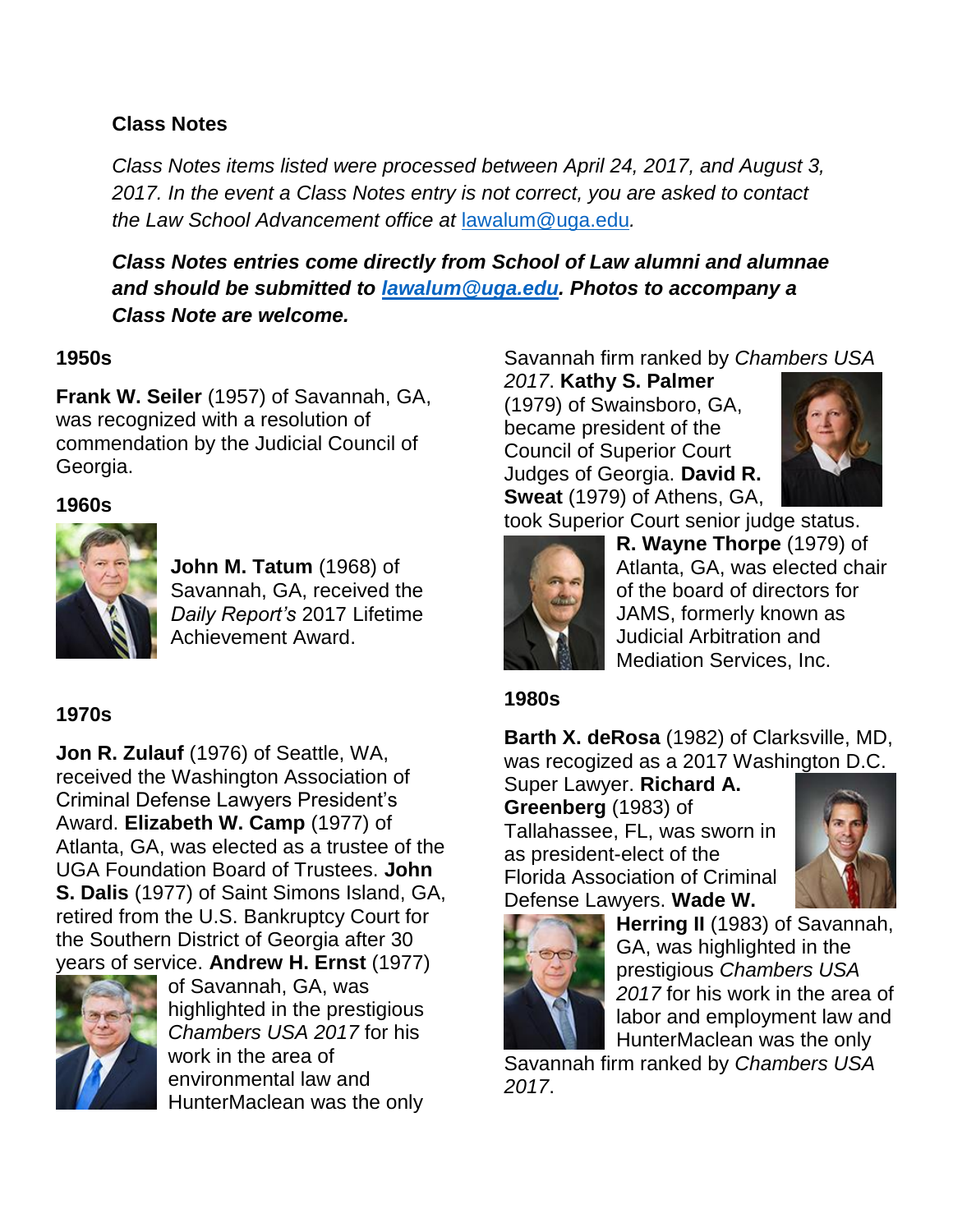

**Jonathan R. Levine** (1985) of Atlanta, GA, was named to the 2017 *National Law* Journal's Divorce, Trusts & Estates Trailblazers list.

**Stephen D.** 

**Kelley** (1986) Brunswick, GA, became the president-elect of the Council of Superior Court Judges. **Anne H.**





**Whitaker** (1986) of Atlanta, GA, joined **Entrusted** Advisors LLC. **Paul G. Durdaller** (1987) of Atlanta,



GA, and his firm Stites & Harbison were selected by *Corporate INTL* magazine as

recipients of the 2017 Corporate INTL's Global Awards. **Steve C. Jones** (1987) of Atlanta, GA, will continue to serve as secretary of the UGA Foundation Board of Trustees. **Elizabeth B. Chandler** (1988) of Atlanta, GA, had her role expanded to include overseeing Rollins' internal audit department and she became a member of



the executive steering committee. **Edward J. Rappaport** (1989) of Atlanta, GA, accepted a position as senior counsel at The Saylor Law Firm.

**1990s**



**Evan W. Jones** (1991) of Athens, GA, joined Blasingame, Burch, Garrard & Ashley, P.C. as a shareholder. **Nancy E. Rafuse** (1991) of Atlanta, GA, was recognized

as one of the 12 honorees in *Atlanta* magazine's Women Making a Mark. **Jonathan D. Crumly Sr.** (1994) of Atlanta, GA, joined Taylor English Duma as counsel.



**Timothy W. Wilson** (1995) of Rocky Mount, NC, was elected to partner of the management committee at Poyner Spruill.

**Jon R. Smibert** (1996) of Tirana,

Albania, was awarded the medal *për merita të veçanta civile,* (for special civil accomplishment) by the President Nishani of Albania



and is a finalist for the 2017 Samuel Heyman Service to America Award for



International Affairs and National Security. **F. Chase Simmons** (1997) of Kansas City, MO, was elected vice chairman and chair-elect of Polsinelli. **Christopher P. Twyman** (1999) of Rome, GA,

was elected to serve on the State Bar of Georgia Board of Governors.

## **2000s**



**Alexander S. Lurey** (2001) of Alpharetta, GA, was promoted to associate general council at Verint Systems,

Inc. **John D. Northup III** (2002)

of Savannah, GA, joined Bouhan Falligant. **Benjamin J. Vinson** (2002) of Atlanta, GA, was appointed by Gov. Nathan



Deal to the State Board of Workers' Compensation. **Michelle L. Carter** (2003) of Atlanta, GA, accepted a new position at King & Spalding of associate director of lawyer development and recruiting. **Jeffrey M. Kwastel** (2003) of Lackland AFB, TX, became attorney-advisor of the Air Force Civil Engineering Center, United States Air Force JAG Corps**. Alan J. Hamilton** (2004) of Atlanta, GA, received a \$1.3 million settlement on behalf of his client who suffered injuries resulting from an automobile accident.